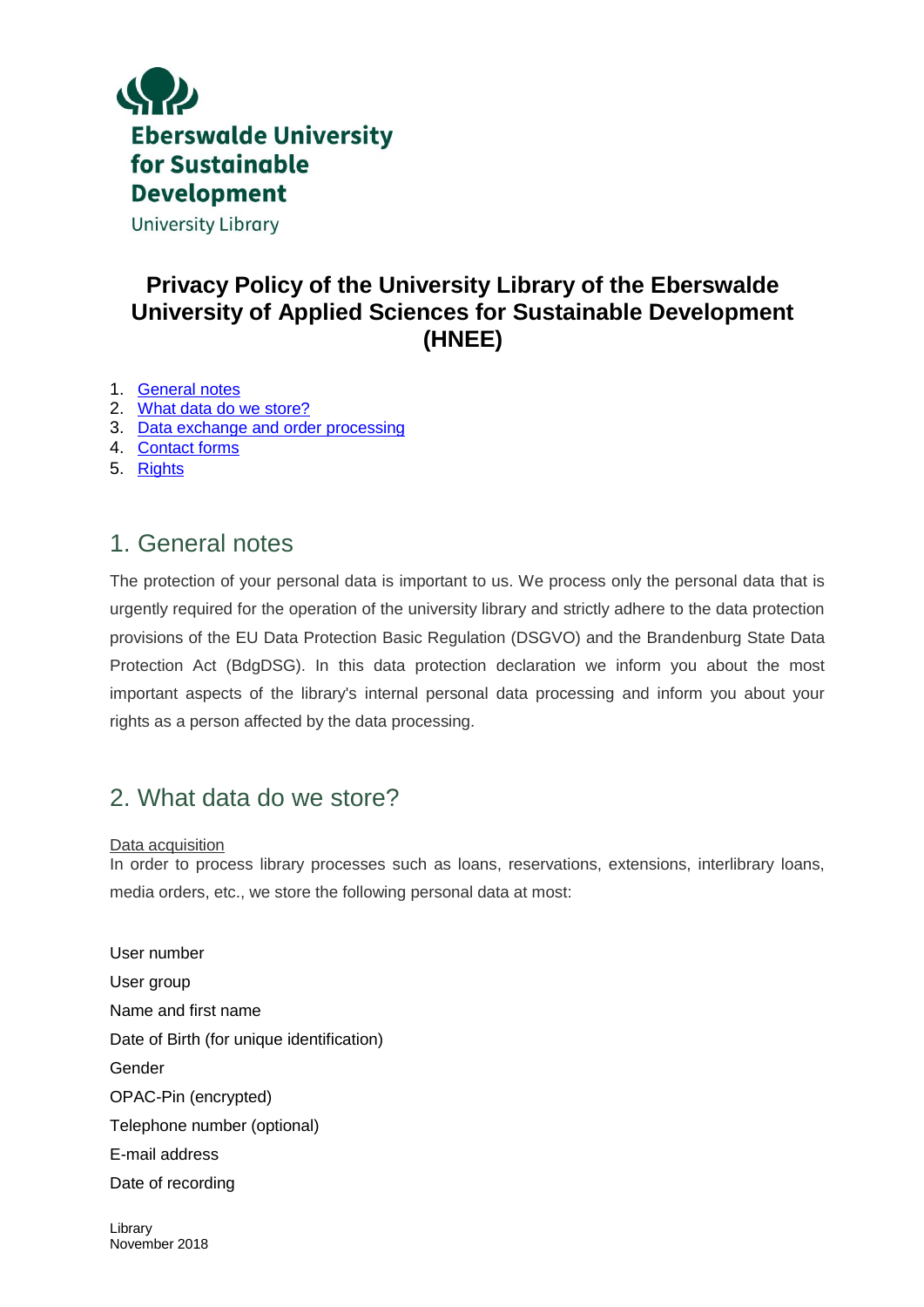This user data is automatically deleted after 730 days if no library transactions have been processed during this period and no further open liabilities (loans or fees) have arisen. Processed transactions such as returned loans are not saved.

The above-mentioned data are also used for user notification of library processes and messages by e-mail.

#### Data logging

When using digital library services that are based on library platforms of their own, data is logged that is largely not personal, such as search queries, hit counts and response times. These data are required for the collection of library statistics and are deleted annually. The cookies necessary for the functionality of Opac/Infoguide are automatically deleted after the end of the search session. IP addresses stored at the operating system level (Apache; Tomcat) are deleted after 7 days. IP addresses and user numbers are also stored in log files for the duration of 7 days via the EZproxy for the use of digital library services outside the HNE Eberwalde.

The HNEE library offers you access to numerous electronic media stored on third-party platforms. These include, for example, EbookCentral (a service from ProQuest), various literature databases and publishing platforms with access to electronic journals and books. All providers are subject to the DSGVO. Please find out exactly which data these third party providers store and process.

### <span id="page-1-0"></span>3. Data exchange and order processing

The University Library cooperates with the Berlin-Brandenburg Cooperative Library Network and other library networks within the framework of interlibrary loan. For the necessary library data processing, only the user numbers are passed on encrypted as personal data. Once the library processes have been completed, these data are automatically deleted.

Internal data exchange with the Department of Student Services The following personal data from the HIS is transferred to the library system:

Name and first name Address Date of Birth (for identification) Gender HNEE e-mail